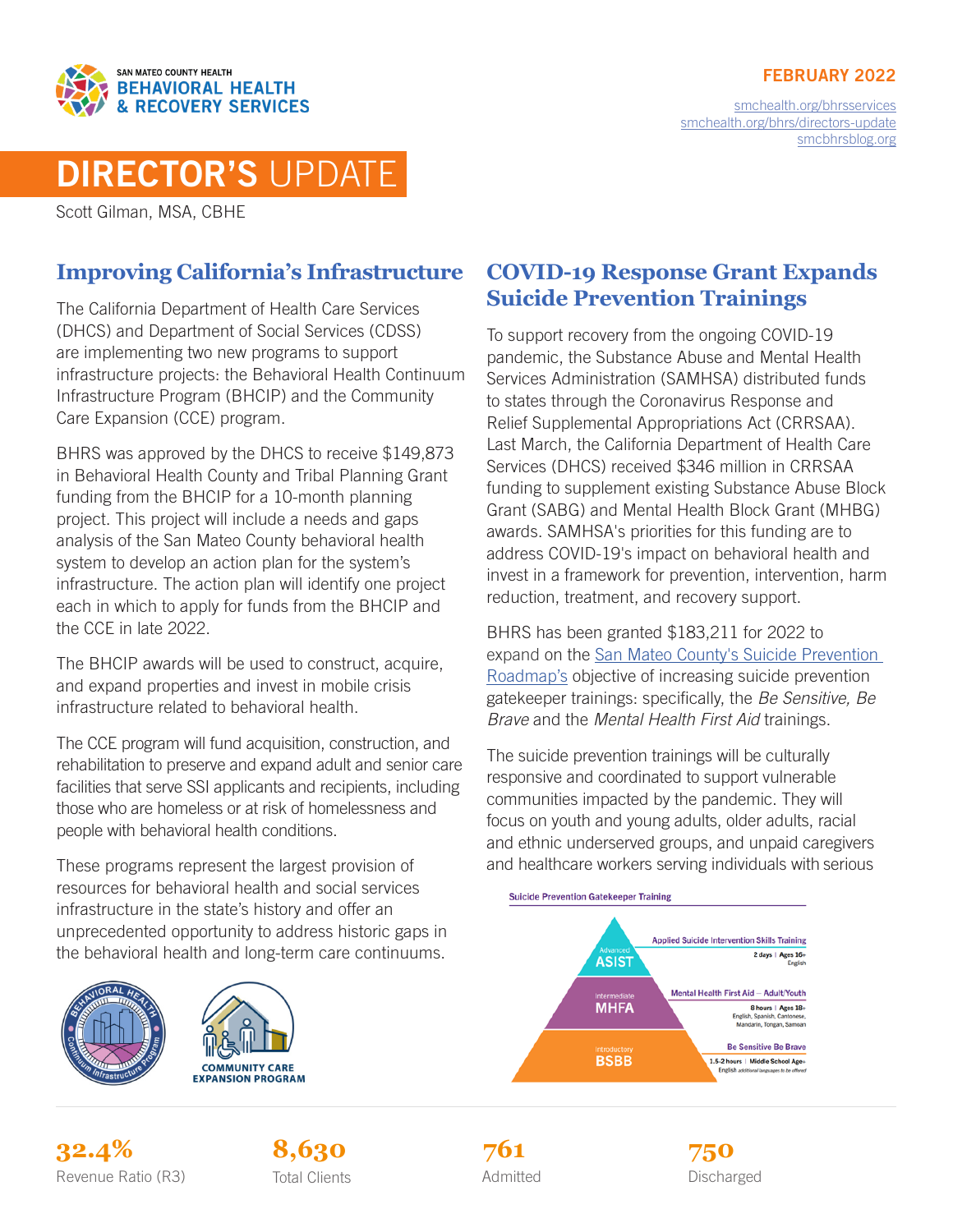mental illness/emotional disturbance.

Goals for the suicide prevention training expansion include:

- Build the capacity to offer intermediate-level trainings on suicide intervention and recognizing the signs of mental health challenges.
- Increase the community and workforce capacity to support individuals dealing with a mental health challenge or crisis.
- Provide culturally responsive training to support vulnerable communities impacted by the pandemic.

More info on the trainings at [smchealth.org/SuicidePrevention](https://www.smchealth.org/suicide-prevention)

## **George Culores Hall of Fame Award**



The San Mateo County Mental Health and Substance Abuse Recovery Commission's George Culores Hall of Fame award recognizes consumer/clients who have made contributions to improve the lives of other consumer/clients, have shown

leadership in the consumer movement, or have a personal journey of recovery that inspires and gives hope to others.

Congratulations to the 2022 recipient, Michael Krechevsky. Mike initially participated in the Felton Institute's (re)MIND early psychosis program when his son had his first psychotic break. Mike then put his learning and supportive strategies to use by coming out of retirement to join the (re)MIND team as a Family Partner. Since then, through his support and outreach efforts, he has helped guide hundreds of family members.

In 2018 he worked to jump-start the MHSA Aftercare program which added two years of supportive services for clients and families across the County and helped solidify gains through the internal step-down program. Mike continues to be a community partner and participant in many San Mateo psycho-educational events and to lead groups and trainings both on site and in the field.

## **Congratulations**



Kim Pijma, Health Information Systems & Technology Manager, has accepted a promotional position with the County ISD department as the division manager of applications overseeing countywide applications such as ServiceNow, Workday, Criminal Justice systems, GIS/Open Data,

County Website & Sharepoint, and the Database team.

Kim started her career at the County in 2008 as a

departmental systems analyst at Family Health, where she implemented an electronic health record (EHR). There, she supported Health Administration's content management system upgrade (for the health website) and partnered with Correctional Health to evaluate a needs assessment for an EHR.

In 2014 she accepted a work-out-of-class IT management position at the Controller's office to complete a credit card implementation countywide, while overseeing Family Health Services. She then joined BHRS as the IT Project Manager & Application Support Service in 2015 and restructured the entire IT support process for staff. In addition, she migrated the Avatar system to cloud hosting, supported several clinic moves as well as the BHRS COVID-19 vaccination clinics, and brought BHRS up to speed with technology.

In 2019, all IT units in Health were consolidated under one Health Information Technology team. Even then, the BHRS IT team continued to provide support to BHRS, with no change in service delivery to staff.

"It has been a privilege and honor to support the most vulnerable clients in the County. BHRS has opened my eyes to the work needed to support MH/SUD clients and I hope to bring more awareness of these challenges to others in the County. I am grateful for the opportunity to work with an amazing passionate group over the last six years that I will truly miss," said Kim.

## **Pride Center MHSA Project Outcomes**



The San Mateo County Pride Center opened it's doors in July 2016 as a Mental Health Services Act (MHSA) Innovation (INN) approved five-year pilot project. Since then, the Pride Center has

expanded the network of services available to the LGBTQ+ community, promoted visibility and belonging, and filled gaps in culturally responsive mental health treatment services.

According to the San Mateo County LGBTQ Commission's 2018 countywide survey of 546 LGBTQ+ residents and employees, fewer than half (43%) of adult respondents felt that their mental health care provider had the expertise to care for their needs. Among LGBTQ+ youth who responded to the survey, three-quarters (74%) reported that they had considered harming themselves in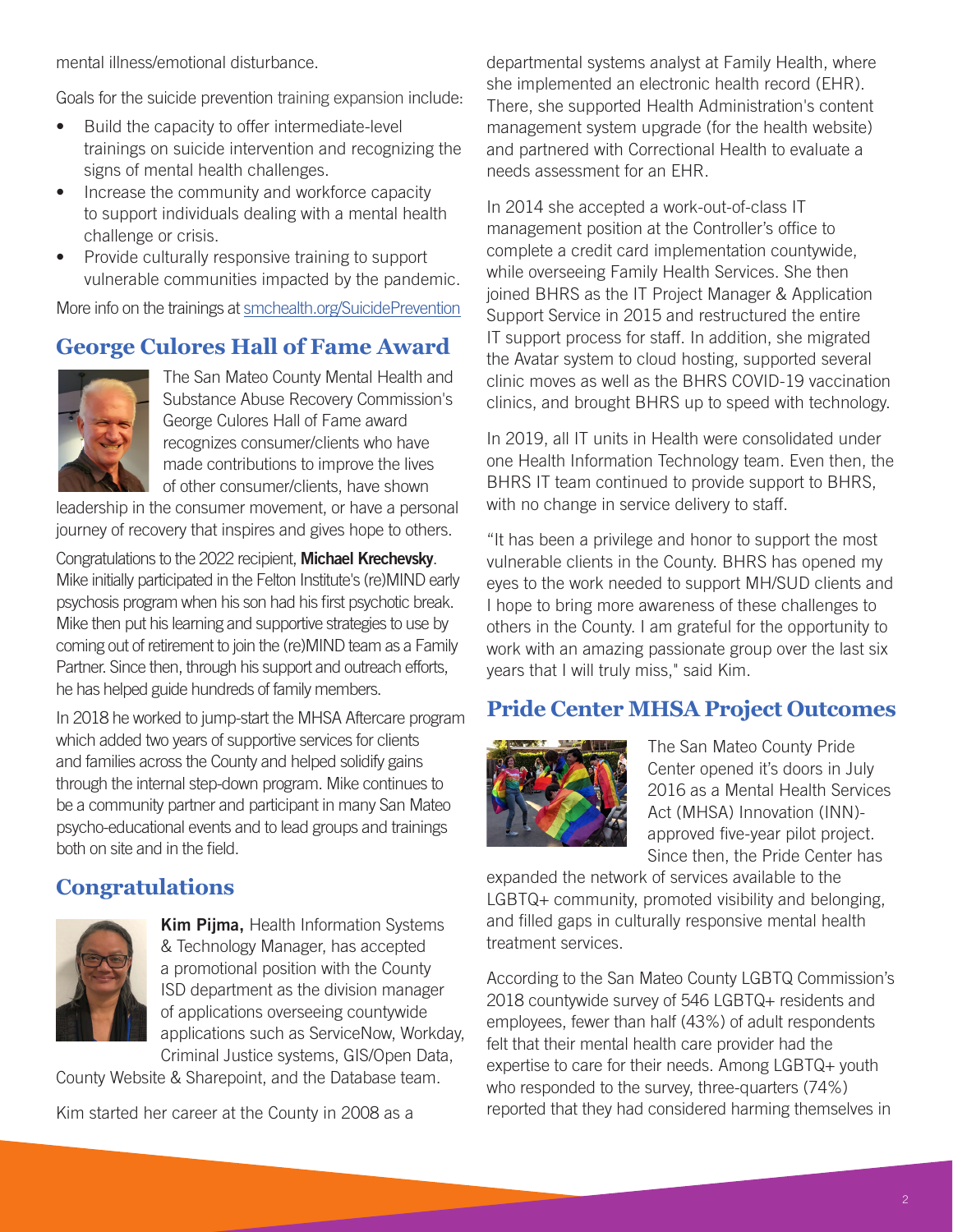the past 12 months, and two-thirds (65%) did not know where to access LGBTQ+ friendly health care.

The MHSA INN component allows counties to introduce and evaluate mental health approaches that have not been tried elsewhere, to develop new best practices. The San Mateo County Pride Center was developed as an INN project since the U.S. has no other model of a coordinated approach across mental health, social, and psychoeducational services for the LGBTQ+ community.

The Pride Center offers services in three components:

- 1. Social and Community Activities: outreaches, engages, reduces isolation, educates, and provides support to high-risk LGBTQ+ individuals through peer-based models of wellness and recovery that include educational and stigma reduction activities.
- 2. Clinical Services: provides mental health services focusing on individuals at high risk of, or with moderate to severe, mental health challenges.
- 3. Resource Services and Training: serves as a hub for LGBTQ+ resources. Hosts trainings and events related to sexual orientation and gender identity, and on providing culturally affirmative services.

In FY 2020-21 alone:

- 3,000+ participants served through clinical, social, training, and drop-in services
- 169 unique individuals received clinical services
- 2,700 hours of clinical services were delivered
- 359 community members served across 10 different peer support groups
- 300+ LGBTQ+ older adults were regularly contacted via emails, calls, and support groups

An independent consultant recently evaluated the Pride Center's outcomes over the past five years. The findings in the [San Mateo County Pride Center Final Evaluation](https://www.smchealth.org/sites/main/files/file-attachments/sm-pride-center_final-report_20211223_stc.pdf?1641923176)  [Report](https://www.smchealth.org/sites/main/files/file-attachments/sm-pride-center_final-report_20211223_stc.pdf?1641923176) show that the intended outcomes operating as a collaborative model, increasing access to services, and contributing to positive clinical outcomes for LGBTQ+ individuals were achieved. Following is a brief summary:

Developed Protective Factors: The existence of a physical location dramatically increased visibility and created a safe space for LGBTQ+ community members. The Center created a sense of community and belonging, and its mere existence served as a protective factor against negative mental health outcomes. "Just knowing [the Center] is here [is important]...Just having it here and being in the news, seeing the flags...it's that visibility, creating a norm," said an adult participant.

- 4. Increased Clinical Service Capacity: Built capacity of existing services to serve the LGBTQ+ community; introduced the use of SOGIE (sexual orientation, gender identity and expression) questions in the county at large and provided trainings/workshops on gender and sexuality; collaborated with partners and provided consultation.
- 5. Improved Clinical Outcomes: Provided case management and individual therapy to members with mental health challenges. On average, while receiving clinical services, participants experienced improvements in their overall mental health, including depression, anxiety, trauma, and family issues.



With the conclusion of the INN pilot project, the Pride Center remains funded by the MHSA and seeks public and private funding for long-term sustainability and growth. BHRS remains committed to its efforts to be a safe and welcoming space, particularly for marginalized and low-income individuals. The broader hope is that the Pride Center's success will inspire similar efforts across the state.

Fair/Poor Excellent/Good

BHRS and Pride Center staff will share the lessons learned with the California Behavioral Health Director's Association (CBHDA) Governing Board and disseminate a Best Practice Toolkit intended to support other cities, counties, and regions that wish to start a collaborative multi-service center for the LGBTQ+ community.